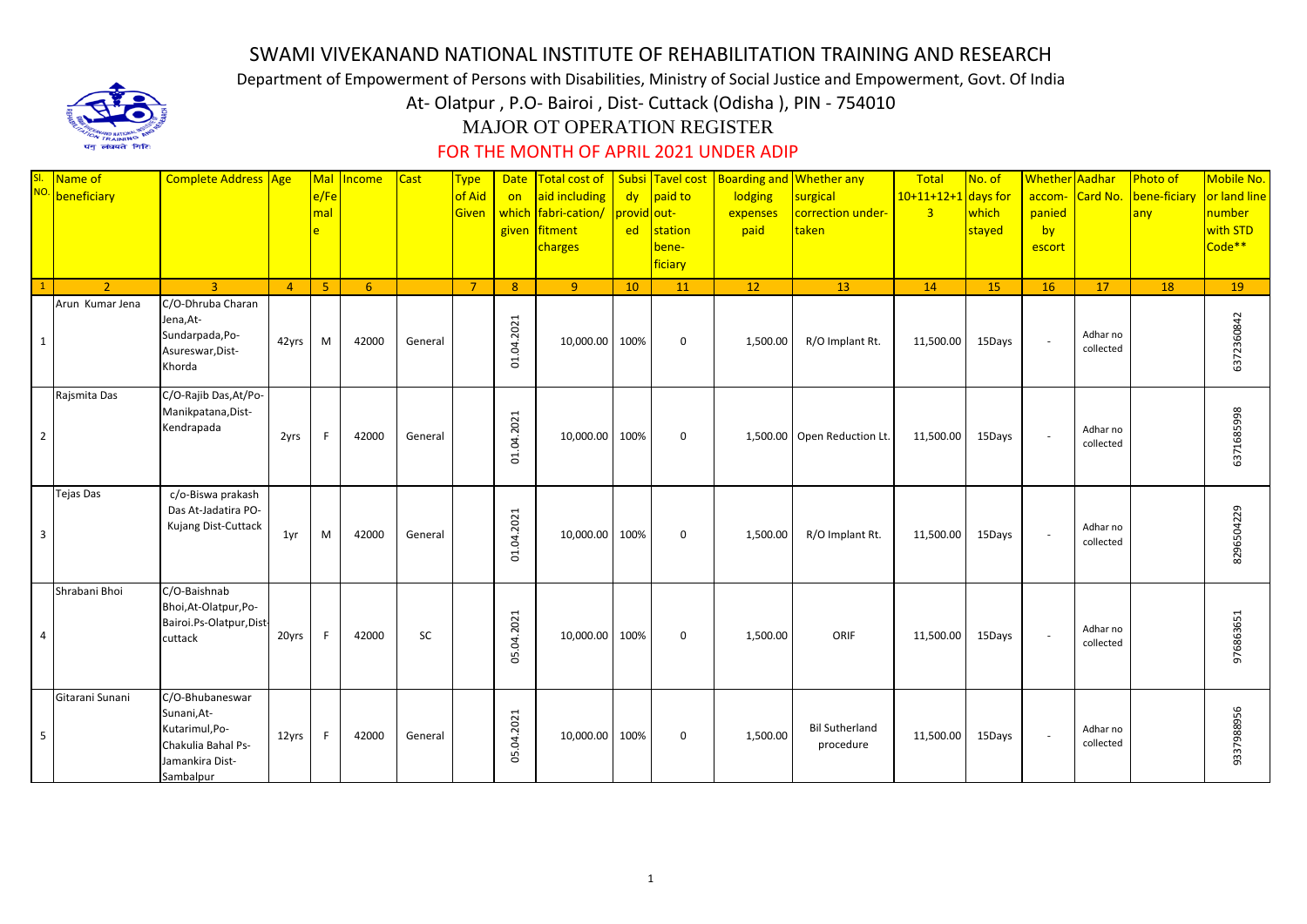| SI.<br>NO.     | Name of<br>beneficiary                | Complete Address Age                                                                        |                | Mal<br>e/Fe<br>mal<br>è | <b>Income</b>  | <b>Cast</b> | <b>Type</b><br>of Aid<br>Given | <b>Date</b><br>on<br>which<br>given | Total cost of<br>aid including<br>fabri-cation/<br>fitment<br>charges | <b>Subsi</b><br>dy<br>provid <mark>out-</mark><br>ed | paid to<br>station<br>bene-<br>ficiary | Tavel cost   Boarding and Whether any<br>lodging<br>expenses<br>paid | surgical<br>correction under-<br>taken | Total<br>10+11+12+1 days for<br>$\overline{3}$ | No. of<br>which<br>stayed | Whether Aadhar<br>accom-<br>panied<br>by<br>escort | Card No.              | Photo of<br>bene-ficiary<br>any | Mobile No.<br>or land line<br>number<br>with STD<br>Code <sup>**</sup> |
|----------------|---------------------------------------|---------------------------------------------------------------------------------------------|----------------|-------------------------|----------------|-------------|--------------------------------|-------------------------------------|-----------------------------------------------------------------------|------------------------------------------------------|----------------------------------------|----------------------------------------------------------------------|----------------------------------------|------------------------------------------------|---------------------------|----------------------------------------------------|-----------------------|---------------------------------|------------------------------------------------------------------------|
|                | $\overline{2}$<br>Abakash Moharana    | $\overline{3}$<br>C/O-Laxmidhar                                                             | $\overline{4}$ | 5 <sup>°</sup>          | 6 <sup>1</sup> |             | $\overline{7}$                 | 8 <sup>°</sup>                      | $\overline{9}$                                                        | 10                                                   | 11                                     | 12                                                                   | 13                                     | 14                                             | 15                        | 16                                                 | 17                    | 18                              | 19                                                                     |
| 6              |                                       | Maharana, At/Po-<br>Bramhagiri, Dist-Puri                                                   | 30yrs          | M                       | 42000          | OBC         |                                | 05.04.2021                          | 10,000.00                                                             | 100%                                                 | $\mathbf 0$                            |                                                                      | 1,500.00 ACL Reconstruction Lt         | 11,500.00                                      | 15Days                    | $\sim$                                             | Adhar no<br>collected |                                 | 8908069539                                                             |
| $\overline{7}$ | Sajid Alli Khan                       | C/O-Abdul Nasir<br>Khan, At-<br>Kuranga, Pradhan, Po-<br>Raipur, Ps-Sadar, Dist-<br>Cuttack | 39yrs          | M                       | 42000          | General     |                                | 05.04.2021                          | 10,000.00                                                             | 100%                                                 | $\mathbf 0$                            | 1,500.00                                                             | <b>Exscision Biopsy</b>                | 11,500.00                                      | 15Days                    | $\overline{\phantom{a}}$                           | Adhar no<br>collected |                                 | 9937739957                                                             |
| 8              | Sambit Mohanta                        | C/O-Manju Lata<br>Mohanta, At/Po-<br>Tikarpada, Dist-<br>Mayurbhanj                         | 8yrs           | M                       | 42000          | General     |                                | 05.04.2021                          | 10,000.00                                                             | 100%                                                 | $\mathbf 0$                            |                                                                      | 1,500.00   TA Lengthening Rt.          | 11,500.00                                      | 15Days                    |                                                    | Adhar no<br>collected |                                 | 7064904096                                                             |
| 9              | Priaynshu Sekhar Sah C/o-Sanjay Kumar | Sahoo, At-<br>Patabhadi, Po-<br>Sonpur, Dist-<br>Subarnapur                                 | 6yrs           | M                       | 42000          | OBC         |                                | 06.04.2021                          | 10,000.00 100%                                                        |                                                      | $\mathbf 0$                            | 1,500.00                                                             | JESS Rt.                               | 11,500.00                                      | 15Days                    | $\sim$                                             | Adhar no<br>collected |                                 | 9337289094                                                             |
| 10             | Chandan Nayak                         | C/O-Bipin Nayak, At-<br>Kindsel, Po-<br>Khudagaon, Ps-<br>Athamallik, Dist-<br>Angul        | 2.5yrs         | M                       | 42000          | SC          |                                | 06.04.2021                          | 10,000.00 100%                                                        |                                                      | $\mathbf 0$                            |                                                                      | 1,500.00 Arthredesis Rt. Knee          | 11,500.00                                      | 15Days                    | $\sim$                                             | Adhar no<br>collected |                                 | 9556612930                                                             |
| 11             | Akshya Das                            | C/O-Rabindra<br>Das, At/Po-<br>Bramhabarada, Dist-<br>Jajpur                                | 30yrs          | M                       | 42000          | General     |                                | 06.04.2021                          | 10,000.00                                                             | 100%                                                 | $\mathbf 0$                            | 1,500.00                                                             | Illizarov Rt.                          | 11,500.00                                      | 15Days                    | $\overline{\phantom{a}}$                           | Adhar no<br>collected |                                 | 7.855E+09                                                              |
| 12             | Satyajit Mallick                      | C/O-Hrudananda<br>Malllick, At-<br>Rudrapur, Po-<br>Binjharpur, Dist-<br>Jajpur             | 10yrs          | M                       | 42000          | General     |                                | 06.04.2021                          | 10,000.00                                                             | 100%                                                 | $\mathbf 0$                            |                                                                      | 1,500.00 French Osteotomy              | 11,500.00                                      | 15Days                    | $\overline{\phantom{a}}$                           | Adhar no<br>collected |                                 | 9337823735                                                             |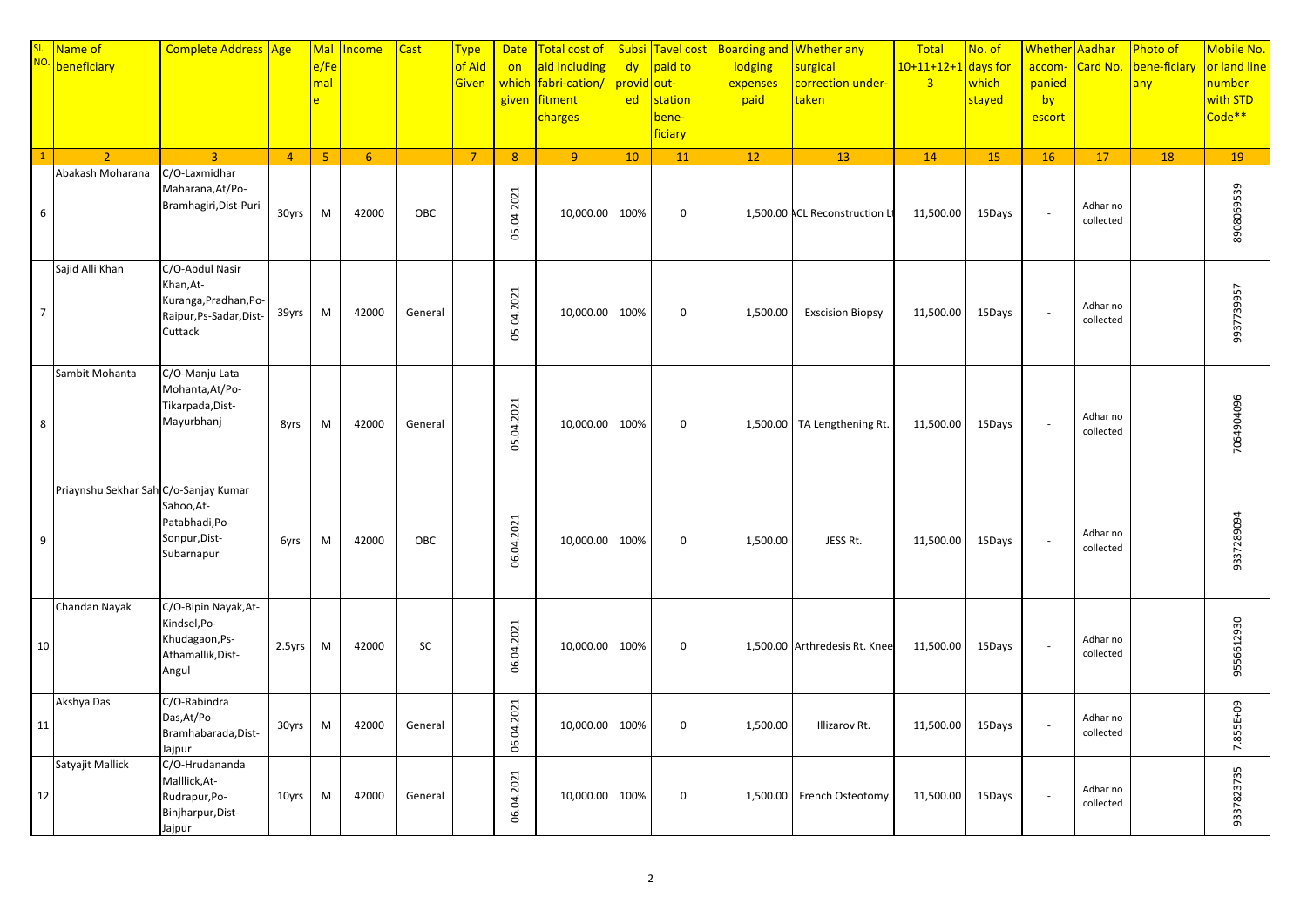|    | SI. Name of<br>NO. beneficiary | Complete Address Age                                                     |                | Mal<br>e/Fe<br>mal<br>e. | Income      | <b>Cast</b> | <b>Type</b><br>of Aid<br>Given | <b>Date</b><br>on<br>which<br>given | Total cost of   Subsi Tavel cost<br>aid including<br>fabri-cation/<br>fitment<br>charges | provid out-<br>ed | dy paid to<br>station<br>bene-<br>ficiary | <b>Boarding and Whether any</b><br>lodging<br>expenses<br>paid | surgical<br>correction under-<br>taken | Total<br>$10+11+12+1$ days for<br>$\overline{3}$ | No. of<br>which<br>stayed | Whether Aadhar<br>panied<br>by<br>escort | accom- Card No.       | Photo of<br>bene-ficiary<br>any | Mobile No.<br>or land line<br>number<br>with STD<br>Code <sup>**</sup> |
|----|--------------------------------|--------------------------------------------------------------------------|----------------|--------------------------|-------------|-------------|--------------------------------|-------------------------------------|------------------------------------------------------------------------------------------|-------------------|-------------------------------------------|----------------------------------------------------------------|----------------------------------------|--------------------------------------------------|---------------------------|------------------------------------------|-----------------------|---------------------------------|------------------------------------------------------------------------|
|    | $\overline{2}$                 | $\overline{3}$                                                           | $\overline{4}$ | 5 <sup>°</sup>           | $6^{\circ}$ |             | $\overline{7}$                 | 8 <sup>°</sup>                      | 9 <sup>°</sup>                                                                           | 10                | 11                                        | 12                                                             | 13                                     | 14                                               | 15                        | 16                                       | 17                    | 18                              | 19                                                                     |
| 13 | Prasanna Kumar Das             | At-kathapal, PO-<br>Baisinga, Dist-<br>Mayurbhaj                         | 28yrs          | M                        | 42000       | General     |                                | 06.04.2021                          | 10,000.00                                                                                | 100%              | $\mathbf 0$                               |                                                                | 1,500.00 Illizarov and AK POP          | 11,500.00                                        | 15Days                    | $\sim$                                   | Adhar no<br>collected |                                 | 8763020522                                                             |
| 14 | BanitaNayak                    | C/O-Ramesh ch<br>Nayak At-Baniagaon<br>PO-Jhinkapada Dist-<br>Mayurbhanj | 13yrs          | M                        | 42000       | General     |                                | 07.04.2021                          | 10,000.00                                                                                | 100%              | $\mathbf 0$                               | 1,500.00                                                       | R/O Implant Rt.                        | 11,500.00                                        | 15Days                    | $\sim$                                   | Adhar no<br>collected |                                 | 9853030636                                                             |
| 15 | Annab Ku Behera                | C/O-Arabinda Behera<br>At/po-Bhagabanpur<br>Dist-Kendrapara              | 5yrs           | M                        | 42000       | General     |                                | 07.04.2021                          | 10,000.00                                                                                | 100%              | $\boldsymbol{0}$                          | 1,500.00                                                       | R/O Implant Rt.                        | 11,500.00                                        | 15Days                    | $\sim$                                   | Adhar no<br>collected |                                 | 6300366411                                                             |
| 16 | Bajrasen Barad                 | C/O-Gouri<br>BaradAt/po-<br>Ranipada Dist-<br>Ganjam                     | 27yrs          | M                        | 42000       | General     |                                | 07.04.2021                          | 10,000.00                                                                                | 100%              | $\mathbf 0$                               | 1,500.00                                                       | Limberg Flap                           | 11,500.00                                        | 15Days                    | $\overline{\phantom{a}}$                 | Adhar no<br>collected |                                 | 7681899599                                                             |
| 17 | Mukund Ku Ray                  | C/O-Anil KU RAYAt-<br>Hasi PO-Jaganathpur<br>Dist-Darvanga Bihar         | 21yrs          | M                        | 42000       | General     |                                | 07.04.2021                          | 10,000.00                                                                                | 100%              | $\mathbf 0$                               | 1,500.00                                                       | Debridement                            | 11,500.00                                        | 15Days                    | $\sim$                                   | Adhar no<br>collected |                                 | 7549847021                                                             |
| 18 | Dinabandhu Behera              | C/O-Hari Behera At-<br>Golur PO-Sompeta<br>Dist-Srikakolam<br>State-AP   | 55YRS          | M                        | 42000       | General     |                                | 07.04.2021                          | 10,000.00 100%                                                                           | 3                 | $\mathbf 0$                               | 1,500.00                                                       | <b>STSG</b>                            | 11,500.00                                        | 15Days                    | $\sim$                                   | Adhar no<br>collected |                                 | 9160879020                                                             |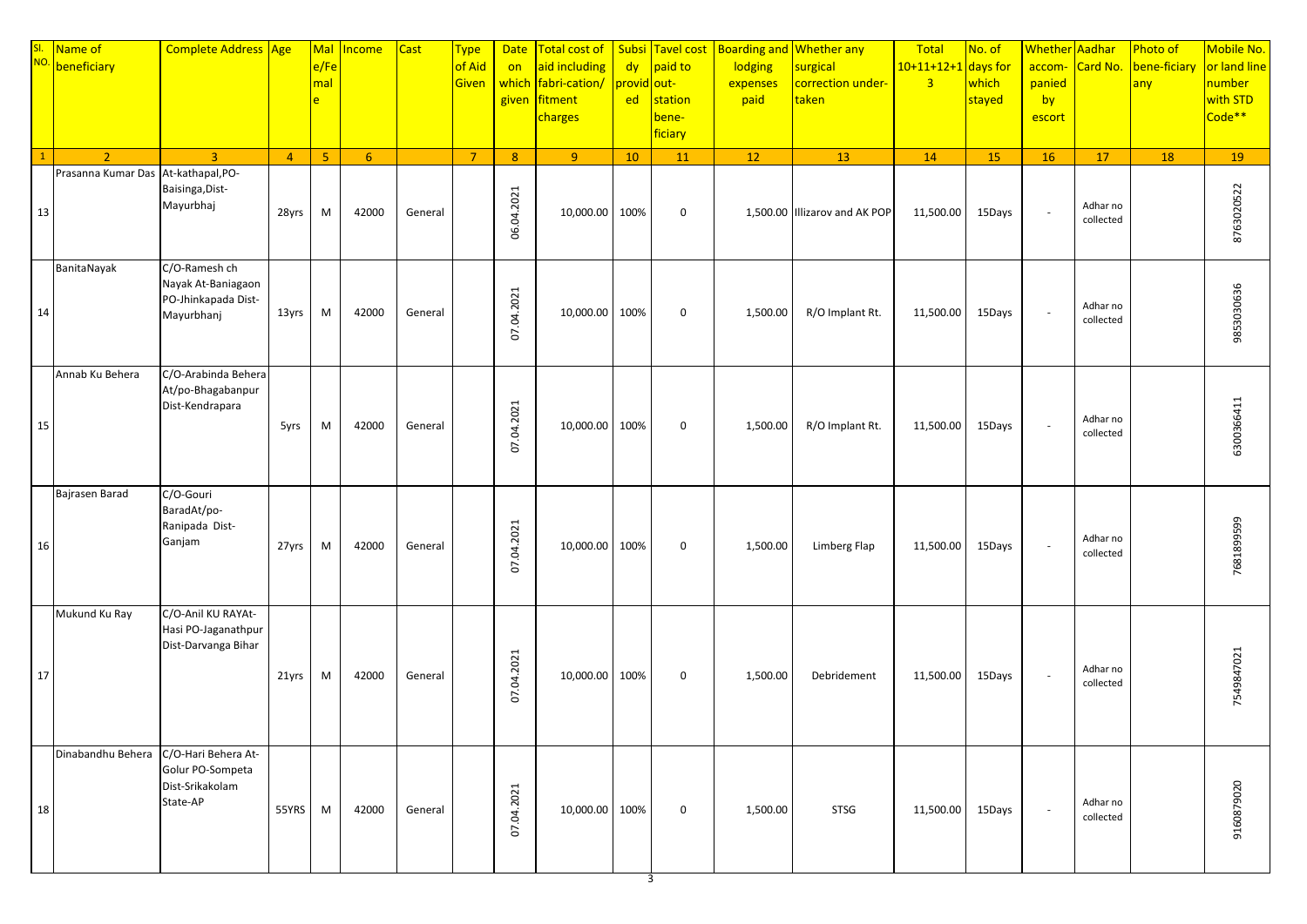| $\mathbf{1}$ | SI. Name of No. 1<br>$\overline{2}$ | Complete Address Age<br>$\overline{3}$                                   | $\overline{4}$ | Mal<br>e/Fe<br>mal<br>le.<br>5 <sup>°</sup> | <b>Income</b><br>$6\overline{6}$ | <b>Cast</b> | <b>Type</b><br>of Aid<br>Given<br>$\overline{7}$ | <b>Date</b><br>on<br>which<br>given<br>8 <sup>°</sup> | Total cost of<br>aid including<br>fabri-cation/<br>fitment<br>charges<br>$\overline{9}$ | dy<br><mark>orovid out-</mark><br>ed<br>10 | paid to<br>station<br>bene-<br>ficiary<br>11 | Subsi Tavel cost   Boarding and Whether any<br>lodging<br>expenses<br>paid<br>12 | surgical<br>correction under-<br>taken<br>13 | Total<br>$10+11+12+1$ days for<br>$\overline{3}$<br>14 | No. of<br>which<br>stayed<br>15 | Whether Aadhar<br>accom-<br>panied<br>by<br>escort<br>16 | Card No.<br>17        | Photo of<br>bene-ficiary<br>any<br>18 | Mobile No.<br>or land line<br>number<br>with STD<br>Code <sup>**</sup><br>19 |
|--------------|-------------------------------------|--------------------------------------------------------------------------|----------------|---------------------------------------------|----------------------------------|-------------|--------------------------------------------------|-------------------------------------------------------|-----------------------------------------------------------------------------------------|--------------------------------------------|----------------------------------------------|----------------------------------------------------------------------------------|----------------------------------------------|--------------------------------------------------------|---------------------------------|----------------------------------------------------------|-----------------------|---------------------------------------|------------------------------------------------------------------------------|
| 19           | Sai Tanay Panigrahi                 | C/O-Budhiram<br>Panigrahi At-Guamal<br>PO-Tihidi Dist-<br><b>Bhadrak</b> | 4.6yrs         | M                                           | 42000                            | General     |                                                  | 07.04.2021                                            | 10,000.00                                                                               | 100%                                       | $\mathbf 0$                                  | 1,500.00                                                                         | TALRt                                        | 11,500.00                                              | 15Days                          | $\sim$                                                   | Adhar no<br>collected |                                       | 7205821882                                                                   |
| 20           | Ramesh Ch Sahoo                     | At-Kudapatna PO-<br>Kantapada Balipatna<br>Dist-Khorda                   | 50yrs          | M                                           | 42000                            | General     |                                                  | 07.04.2021                                            | 10,000.00                                                                               | 100%                                       | $\mathbf 0$                                  |                                                                                  | 1,500.00 Manipulation under G                | 11,500.00                                              | 15Days                          | $\sim$                                                   | Adhar no<br>collected |                                       | 8093513846                                                                   |
| 21           | Ritik Ku Sethi                      | Prafulla Ku SetHI At-<br>Boita PO-Khantapada<br>Dist-Balasore            | 6yrs           | M                                           | 42000                            | SC          |                                                  | 08.04.2021                                            | 10,000.00                                                                               | 100%                                       | $\mathbf 0$                                  | 1,500.00                                                                         | <b>Adducter Release</b>                      | 11,500.00                                              | 15Days                          | $\sim$                                                   | Adhar no<br>collected |                                       | 7855068492                                                                   |
| 22           | Ayush Ranjan Swain                  | C/O-Debendra Swain<br>At-Pattasunderpur<br>PO-Gobindpur Dist-<br>Cuttack | 7yrs           | M                                           | 42000                            | General     |                                                  | 08.04.2021                                            | 10,000.00                                                                               | 100%                                       | $\mathbf 0$                                  | 1,500.00                                                                         | R/O Implant Lt                               | 11,500.00                                              | 15Days                          | $\sim$                                                   | Adhar no<br>collected |                                       | 7855068492                                                                   |
| 23           | Deba pradhan                        | C/O-Kalu Charan<br>Pradhan At-Baliguali<br>PO-Sadar Dist-Puri            | 7yrs           | M                                           | 42000                            | General     |                                                  | 08.04.2021                                            | 10,000.00                                                                               | 100%                                       | $\mathbf 0$                                  | 1,500.00                                                                         | <b>ORIF Humerus Lt</b>                       | 11,500.00                                              | 15Days                          | $\sim$                                                   | Adhar no<br>collected |                                       | 9937753235                                                                   |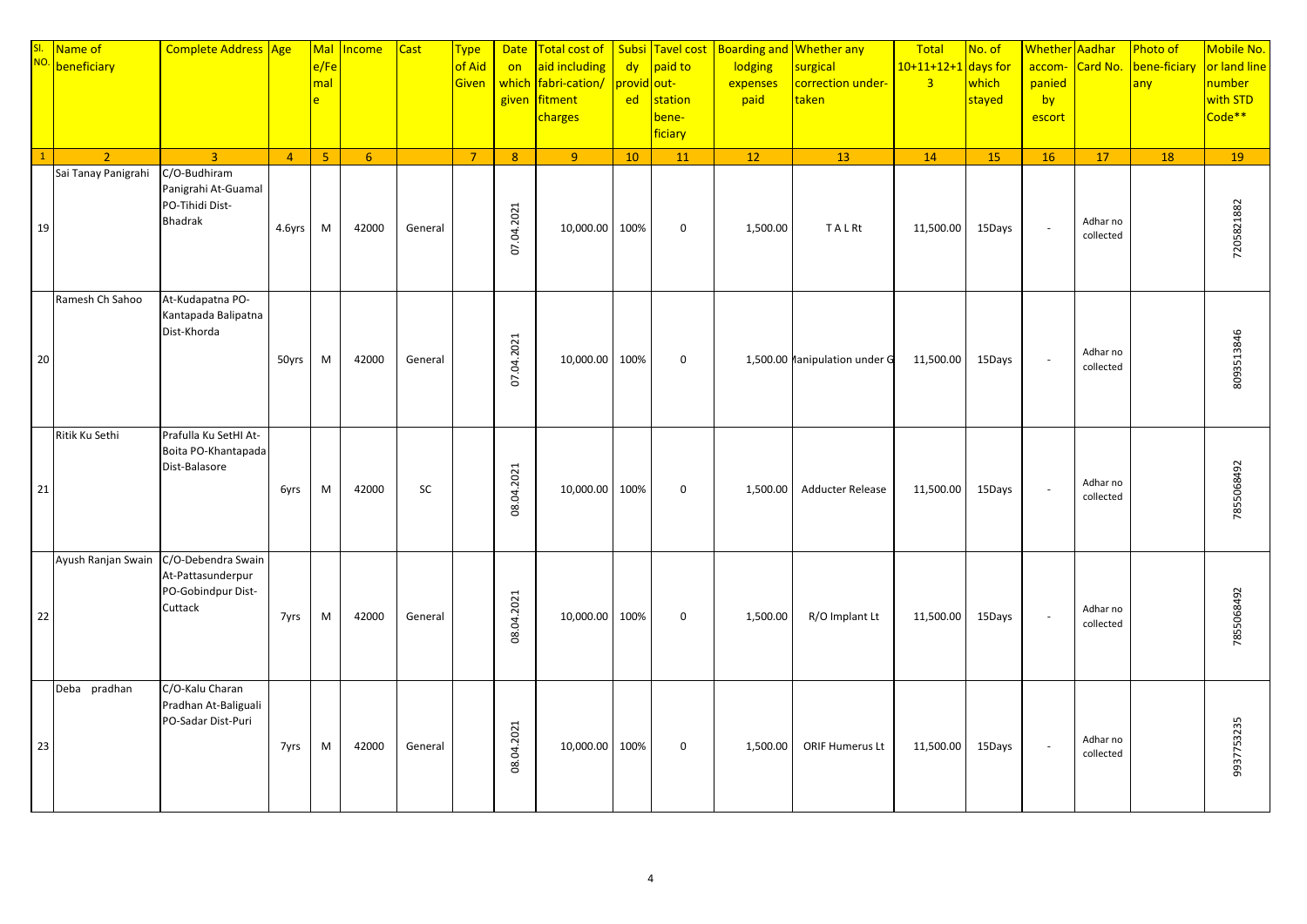|              | SI. Name of No. 1  | Complete Address Age                                                      |                | Mal<br>e/Fe<br>mal<br>$\mathsf{P}$ | Income      | <b>Cast</b> | <b>Type</b><br>of Aid<br><b>Given</b> | <b>Date</b><br>on<br>which<br>given | Total cost of Subsi Tavel cost<br>aid including<br>fabri-cation/<br>fitment<br>charges | dy<br>provid out-<br>ed | paid to<br>station<br>bene-<br>ficiary | Boarding and Whether any<br>lodging<br>expenses<br>paid | surgical<br>correction under-<br>taken | Total<br>$10+11+12+1$ days for<br>$\overline{3}$ | No. of<br>which<br>stayed | Whether Aadhar<br>accom-<br>panied<br>by<br>escort | Card No.              | Photo of<br>bene-ficiary<br>any | Mobile No.<br>or land line<br>number<br>with STD<br>Code <sup>**</sup> |
|--------------|--------------------|---------------------------------------------------------------------------|----------------|------------------------------------|-------------|-------------|---------------------------------------|-------------------------------------|----------------------------------------------------------------------------------------|-------------------------|----------------------------------------|---------------------------------------------------------|----------------------------------------|--------------------------------------------------|---------------------------|----------------------------------------------------|-----------------------|---------------------------------|------------------------------------------------------------------------|
| $\mathbf{1}$ | $\overline{2}$     | $\overline{3}$                                                            | $\overline{4}$ | 5 <sup>°</sup>                     | $6^{\circ}$ |             | $\overline{7}$                        | 8 <sup>°</sup>                      | 9 <sup>°</sup>                                                                         | 10                      | 11                                     | 12                                                      | 13                                     | 14                                               | 15                        | 16                                                 | 17                    | 18                              | 19                                                                     |
| 24           | Asutosh Palei      | C/O-Kailash Palei At-<br>Kharaspur PO-Soro<br>Dist-Balasore               | 10yrs          | M                                  | 42000       | General     |                                       | 8.04.2021                           | 10,000.00                                                                              | 100%                    | $\mathbf 0$                            | 1,500.00                                                | R/O Implant Lt                         | 11,500.00                                        | 15Days                    | $\sim$                                             | Adhar no<br>collected |                                 | 7847027980                                                             |
| 25           | Subhaswati Pradhan | C/O-Sibaram<br>Pradhan At/po-C D A<br>Sector-8 Dist-Cuttack               | 14yrs          | F.                                 | 42000       | General     |                                       | 08.03.2021                          | 10,000.00                                                                              | 100%                    | $\mathbf 0$                            |                                                         | 1,500.00 condylar fixator with         | 11,500.00                                        | 15Days                    | $\sim$                                             | Adhar no<br>collected |                                 | 9437090036                                                             |
| 26           | Master Raj Kandi   | C/O-Tapan ku Kandi<br>At-Simuli PO-<br>Baharana Dist-Puri                 | 11yrs          | M                                  | 42000       | SC          |                                       | 08.04.2021                          | 10,000.00                                                                              | 100%                    | $\mathbf 0$                            |                                                         | 1,500.00 K WIRE FIXATION Lt            | 11,500.00                                        | 15Days                    | $\mathcal{L}_{\mathcal{A}}$                        | Adhar no<br>collected |                                 | 7855830795                                                             |
| 27           | Sudhansu Sahoo     | C/O-Lingaraj Sahoo<br>At-Golupada PO-<br><b>Binka Dist-</b><br>Subarnapur | 16YRS          | M                                  | 42000       | <b>ST</b>   |                                       | 12.04.2021                          | 10,000.00                                                                              | 100%                    | $\mathbf 0$                            |                                                         | 1,500.00 eformity correction f         | 11,500.00                                        | 15Days                    | $\sim$                                             | Adhar no<br>collected |                                 | 9348613421                                                             |
| 28           | Bimal Ch Bhoi      | At-Olatpur PO-Bairoi<br>Dist-Cuttack                                      | 38yrs          | m                                  | 42000       | SC          |                                       | 12.04.2021                          | 10,000.00 100%                                                                         |                         | $\mathbf 0$                            | 1,500.00                                                | ORIFRt                                 | 11,500.00                                        | 15Days                    | $\sim$                                             | Adhar no<br>collected |                                 | 8908625124                                                             |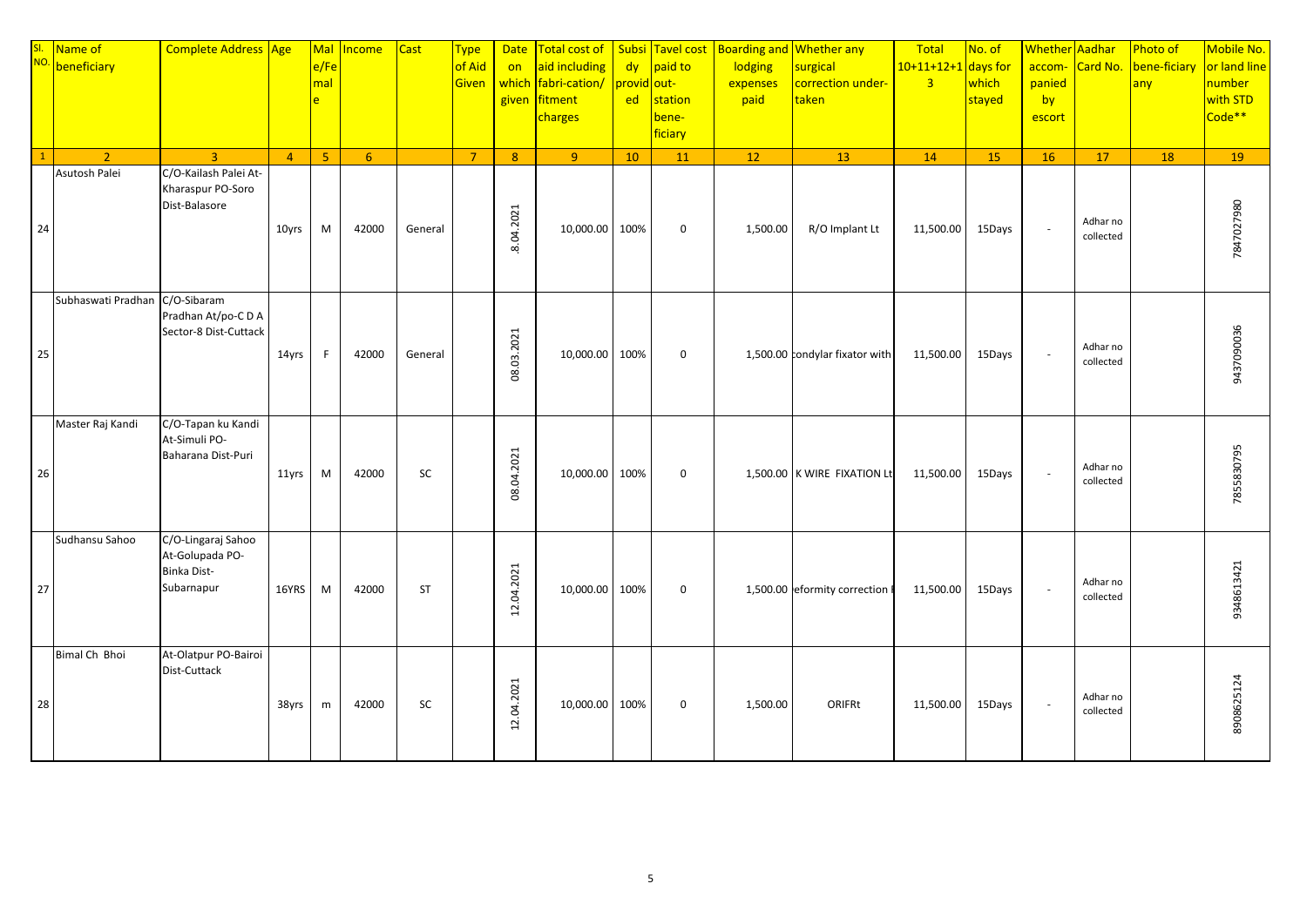|    | SI. Name of<br>NO. beneficiary | Complete Address Age                                                         |                | Mal<br>e/Fe<br>mal<br>e | Income         | <b>Cast</b> | <b>Type</b><br>of Aid<br>Given | <b>Date</b><br>on<br>which<br>given | Total cost of<br>aid including<br>  fabri-cation/ provid out-<br>fitment<br>charges | dy<br><b>ed</b> | Subsi Tavel cost<br>paid to<br>station<br>bene-<br>ficiary | lodging<br>expenses<br>paid | Boarding and Whether any<br>surgical<br>correction under-<br>taken | Total<br>$10+11+12+1$ days for<br>$\overline{3}$ | No. of<br>which<br>stayed | Whether Aadhar<br>accom-<br>panied<br>by<br>escort | Card No.              | Photo of<br>bene-ficiary<br>any | Mobile No.<br>or land line<br>number<br>with STD<br>Code <sup>**</sup> |
|----|--------------------------------|------------------------------------------------------------------------------|----------------|-------------------------|----------------|-------------|--------------------------------|-------------------------------------|-------------------------------------------------------------------------------------|-----------------|------------------------------------------------------------|-----------------------------|--------------------------------------------------------------------|--------------------------------------------------|---------------------------|----------------------------------------------------|-----------------------|---------------------------------|------------------------------------------------------------------------|
|    | $\overline{2}$                 | $\overline{3}$                                                               | $\overline{4}$ | 5 <sub>o</sub>          | 6 <sup>1</sup> |             | $\overline{7}$                 | 8                                   | 9 <sup>°</sup>                                                                      | 10              | 11                                                         | 12                          | 13                                                                 | 14                                               | 15                        | <b>16</b>                                          | 17                    | 18                              | 19                                                                     |
| 29 | Saroj Ku Raut                  | C/O-Sw eta Ku Raut<br>At-Tangibanta PO-<br>Mancheswar<br>Bhubaneswar         | 21yrs          | M                       | 42000          | OBC         |                                | 12.04.2021                          | 10,000.00 100%                                                                      |                 | $\mathbf 0$                                                | 1,500.00                    | Bankart Rt                                                         | 11,500.00                                        | 15Days                    | $\sim$                                             | Adhar no<br>collected |                                 | 8249727891                                                             |
| 30 | Sita Behera                    | C/O-Ratnakar Behera<br>At-Firfira PO-Balianta<br>Dist-Khorda                 | 24YRS          | F                       | 42000          | General     |                                | 12.04.2021                          | 10,000.00 100%                                                                      |                 | $\mathbf 0$                                                | 1,500.00                    | <b>Exission Biopsy</b>                                             | 11,500.00                                        | 15Days                    | $\sim$                                             | Adhar no<br>collected |                                 |                                                                        |
| 31 | Manas Ku Sahoo                 | C/O-Mangaraj<br>SahooAt/po-<br>Alishabazar Dist-<br>Cuttack                  | 18yrs          | M                       | 42000          | OBC         |                                | 13.04.2021                          | 10,000.00 100%                                                                      |                 | $\mathbf 0$                                                | 1,500.00                    | THRRt                                                              | 11,500.00                                        | 15Days                    | $\sim$                                             | Adhar no<br>collected |                                 | 9040503762                                                             |
| 32 | Jasmine Behera                 | C/O-Umakanta<br>Behera At/po-Onapal<br>Dist-Baleswar                         | 13yrs          | -F                      | 42000          | General     |                                | 13.04.2021                          | 10,000.00 100%                                                                      |                 | $\mathbf 0$                                                | 1,500.00                    | 8PLATE                                                             | 11,500.00                                        | 15Days                    | $\sim$                                             | Adhar no<br>collected |                                 | 9938495969                                                             |
| 33 | Soumya Ch Patra                | C/O-Cadala Patra<br>At/po-Gobara Dist-<br>Ganjam                             | L1month M      |                         | 42000          | OBC         |                                | 15.04.2021                          | 10,000.00 100%                                                                      |                 | $\mathbf 0$                                                | 1,500.00                    | CentralisationRt                                                   | 11,500.00                                        | 15Days                    | $\sim$                                             | Adhar no<br>collected |                                 | 9114822302                                                             |
| 34 | Tapas Ku Behera                | C/O-Sukanta Behera<br>At-Alatalang PO-<br>Kulashree PS-Niali<br>Dist-Cuttack | 27yrs          | M                       | 42000          | OBC         |                                | 15.04.2021                          | 10,000.00 100%                                                                      |                 | $\pmb{0}$                                                  |                             | 1,500.00 Laterjet procedure Rt                                     | 11,500.00                                        | 15Days                    | $\sim$                                             | Adhar no<br>collected |                                 | 9776825664                                                             |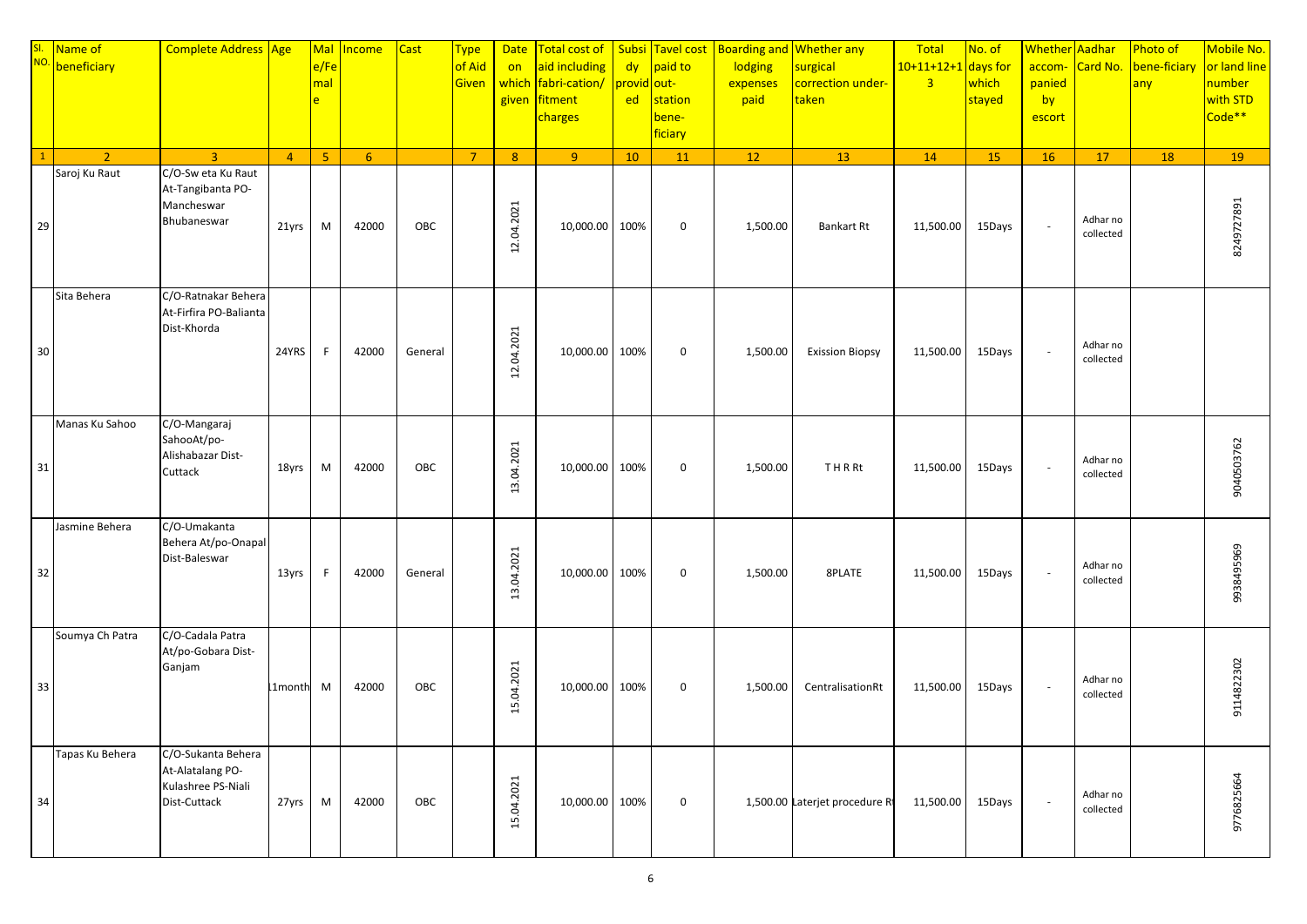|    | SI. Name of<br>NO. beneficiary  | Complete Address Age                                                            |                | Mal<br>e/Fe<br>mal<br>$\mathbf{e}$ | <b>Income</b>  | Cast    | <b>Type</b><br>of Aid<br>Given | <b>Date</b><br>on<br>which<br>given | Total cost of<br>aid including<br>fabri-cation/<br>fitment<br>charges | Subsi<br>dy<br>provid out-<br>ed | Tavel cost<br>paid to<br>station<br>bene-<br>ficiary | Boarding and Whether any<br>lodging<br>expenses<br>paid | surgical<br>correction under-<br>taken | Total<br>$10+11+12+1$ days for<br>$\overline{3}$ | No. of<br>which<br>stayed | Whether Aadhar<br>accom-<br>panied<br>by<br>escort | Card No.              | Photo of<br>bene-ficiary<br>any | Mobile No.<br>or land line<br>number<br>with STD<br>Code <sup>**</sup> |
|----|---------------------------------|---------------------------------------------------------------------------------|----------------|------------------------------------|----------------|---------|--------------------------------|-------------------------------------|-----------------------------------------------------------------------|----------------------------------|------------------------------------------------------|---------------------------------------------------------|----------------------------------------|--------------------------------------------------|---------------------------|----------------------------------------------------|-----------------------|---------------------------------|------------------------------------------------------------------------|
|    | $\overline{2}$                  | $\overline{3}$                                                                  | $\overline{4}$ | 5 <sup>1</sup>                     | 6 <sup>6</sup> |         | $\overline{7}$                 | 8 <sup>°</sup>                      | $\overline{9}$                                                        | 10                               | 11                                                   | 12                                                      | 13                                     | 14                                               | 15                        | 16                                                 | 17                    | 18                              | 19                                                                     |
| 35 | Saroj Ku Sahoo                  | C/O-Sanatan Sahoo<br>At-Kaudikela PO-<br>Mahanga Dist-<br>Cuttack               | 56yrs          | M                                  | 42000          | OBC     |                                | 15.04.2021                          | 10,000.00                                                             | 100%                             | $\mathbf 0$                                          | 1,500.00                                                | <b>ORIF Rt</b>                         | 11,500.00                                        | 15Days                    | $\mathcal{L}_{\mathcal{A}}$                        | Adhar no<br>collected |                                 | 8908071919                                                             |
| 36 | Smrutiranjan mahara C/O-Sukanta | Maharana At-<br>Manikagada PO-<br>Belagada DistKhorda                           | 5yrs           | F.                                 | 42000          | OBC     |                                | 19.04.2021                          | 10,000.00                                                             | 100%                             | $\mathbf 0$                                          | 1,500.00                                                | R/o Contracture                        | 11,500.00                                        | 15Days                    | $\sim$                                             | Adhar no<br>collected |                                 | 7978944826                                                             |
| 37 | Prasanta Ku Jena                | SVNIRTAR<br>Olatpur Bairoi Dist-<br>Cuttack                                     | 60yrs          | M                                  | 42000          | General |                                | 19.04.2021                          | 10,000.00                                                             | 100%                             | $\mathbf 0$                                          |                                                         | 1,500.00 Exission Of M B Cyst          | 11,500.00                                        | 15Days                    | $\sim$                                             | Adhar no<br>collected |                                 | 8249463221                                                             |
| 38 | Sanjeeb Swain                   | C/O-Sukanta Swain<br>At-Barahipur PO-<br>Adaspur Dist-Cuttack                   | 26yrs          | M                                  | 42000          | General |                                | 19.042021                           | 10,000.00                                                             | 100%                             | $\mathbf 0$                                          |                                                         | 1,500.00 A C L reconstructionL         | 11,500.00                                        | 15Days                    | $\sim$                                             | Adhar no<br>collected |                                 | 8270152367                                                             |
| 39 | Anurag Gochhayat                | C/O-Atulya<br>Gochhayat At/po-<br>Nimal Via-Krushna ch<br>pur Dist-Jagatsingpur | 1yr            | M                                  | 42000          | SC      |                                | 20.04.2021                          | 10,000.00                                                             | 100%                             | $\mathbf 0$                                          | 1,500.00                                                | PMSTR Rt                               | 11,500.00                                        | 15Days                    | $\sim$                                             | Adhar no<br>collected |                                 | 9348110330                                                             |
| 40 | Volasankar Bhoi                 | C/O-Kushadhwaja<br>Bhoi At-Kuber PO-<br>Tihidi PS/Dist-<br><b>Bhadrak</b>       | 2yrs           | M                                  | 42000          | SC      |                                | 20.042021                           | 10,000.00                                                             | 100%                             | $\mathbf 0$                                          | 1,500.00                                                | TENSRt                                 | 11,500.00                                        | 15Days                    | $\mathcal{L}_{\mathcal{A}}$                        | Adhar no<br>collected |                                 | 7205343567                                                             |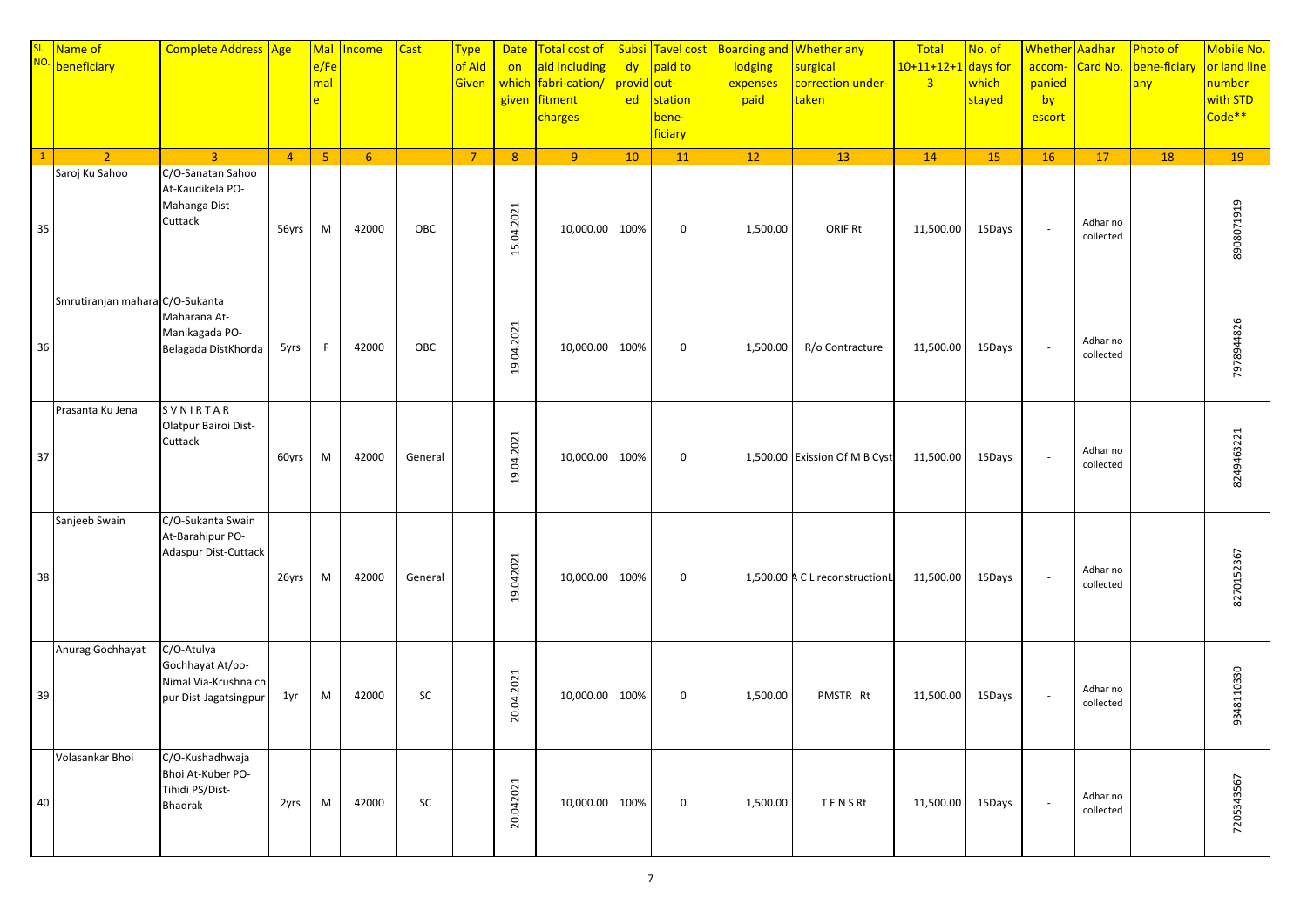|    | SI. Name of<br>NO. beneficiary          | Complete Address Age                                                         |                | Mal<br>$e$ /Fe<br>mal<br>$\mathbf{e}$ | <b>Income</b>  | <b>Cast</b> | <b>Type</b><br>of Aid<br>Given | <b>Date</b><br>on<br>which<br>given | Total cost of<br>aid including<br>fabri-cation/<br>fitment<br>charges | Subsi<br>dy<br>provid out-<br>ed | Tavel cost<br>paid to<br>station<br>bene-<br>ficiary | Boarding and Whether any<br>lodging<br>expenses<br>paid | surgical<br>correction under-<br>taken  | Total<br>$10+11+12+1$ days for<br>$\overline{3}$ | No. of<br>which<br>stayed | <b>Whether</b> Aadhar<br>accom-<br>panied<br>by<br>escort | Card No.              | Photo of<br>bene-ficiary<br>any | Mobile No.<br>or land line<br>number<br>with STD<br>Code <sup>**</sup> |
|----|-----------------------------------------|------------------------------------------------------------------------------|----------------|---------------------------------------|----------------|-------------|--------------------------------|-------------------------------------|-----------------------------------------------------------------------|----------------------------------|------------------------------------------------------|---------------------------------------------------------|-----------------------------------------|--------------------------------------------------|---------------------------|-----------------------------------------------------------|-----------------------|---------------------------------|------------------------------------------------------------------------|
|    | $\overline{2}$                          | $\overline{3}$                                                               | $\overline{4}$ | 5 <sup>°</sup>                        | 6 <sup>6</sup> |             | $\overline{7}$                 | 8 <sup>°</sup>                      | $\overline{9}$                                                        | 10                               | 11                                                   | 12                                                      | 13                                      | 14                                               | 15                        | 16                                                        | 17                    | 18                              | 19                                                                     |
| 41 | Pabitra Dalua                           | C/O-Surendra Dalua<br>At/po-Sector-7 CDA<br>Dist-Cuttack                     | 20yrs          | M                                     | 42000          | General     |                                | 21.04.2021                          | 10,000.00                                                             | 100%                             | $\mathbf 0$                                          |                                                         | 1,500.00 ACL Reconstruction Lt          | 11,500.00                                        | 15Days                    | $\overline{\phantom{a}}$                                  | Adhar no<br>collected |                                 | 7682076813                                                             |
| 42 | Gitanjali Nayak                         | C/O-Babuli Nayak At-<br>Sagarikaguan po-<br>Bolagada Dist-<br>Khorda         | 46yrs          | F.                                    | 42000          | General     |                                | 21.04.2021                          | 10,000.00                                                             | 100%                             | $\mathbf 0$                                          | 1,500.00                                                | R/O Implant                             | 11,500.00                                        | 1500                      | $\overline{\phantom{a}}$                                  | Adhar no<br>collected |                                 | 9861121799                                                             |
| 43 | Sriram Yadav                            | C/O-R C Yadav At/PO-<br>Jamania Dist-<br>Gazipur<br>Uttarpradesh             | 29yrs          | M                                     | 42000          | OBC         |                                | 21.04.2021                          | 10,000.00                                                             | 100%                             | $\mathbf 0$                                          | 1,500.00                                                | Debridement                             | 11,500.00                                        | 1500                      | $\overline{\phantom{a}}$                                  | Adhar no<br>collected |                                 | 8352852064                                                             |
| 44 | Soumya Ch Patra                         | C/O-Khadala Patra At-<br>Gobara POI-<br><b>Bhanjanagar Dist-</b><br>Ganjam   | 1month M       |                                       | 42000          | OBC         |                                | 22.04.2021                          | 10,000.00                                                             | 100%                             | 0                                                    | 1,500.00                                                | CentralisationRt                        | 11,500.00                                        | 1500                      | $\overline{\phantom{a}}$                                  | Adhar no<br>collected |                                 | 9114822302                                                             |
| 45 | Rojalin Sahoo                           | C/O-Subhendu<br>Sahoo At-Anolipatna<br>PO-Anoli Dist-<br>Jagatsingpur        | 36yrs          | -F                                    | 42000          | OBC         |                                | 22.04.2021                          | 10,000.00                                                             | 100%                             | $\mathbf 0$                                          | 1,500.00                                                | <b>Biopsy</b>                           | 11,500.00                                        | 1500                      | $\overline{\phantom{a}}$                                  | Adhar no<br>collected |                                 | 8018781834                                                             |
| 46 | Sumanta Ku Pattnaik Santosh Ku Pattnaik | At-Uparbasta PO-<br>Bhimpur padampur<br>Dist-Khorda                          | 36YRS          | M                                     | 42000          | General     |                                | .04.2021<br>22.                     | 10,000.00                                                             | 100%                             | $\mathbf 0$                                          | 1,500.00                                                | Darocks                                 | 11,500.00                                        | 1500                      | $\overline{\phantom{a}}$                                  | Adhar no<br>collected |                                 | 9078988745                                                             |
| 47 | Bishnupani Behera                       | $\overline{C/O}$ - Sanatan<br>Behera, At/Po-<br>Linepada, Dist-<br>Kandhamal | 40yrs          | M                                     | 42000          | General     |                                | 26.04.2021                          | 10,000.00                                                             | 100%                             | $\mathbf 0$                                          | 1,500.00                                                | Middle finger Ray<br>amputation Lt side | 11,500.00                                        | 1500                      | $\overline{\phantom{a}}$                                  | Adhar no<br>collected |                                 | 7653048763                                                             |